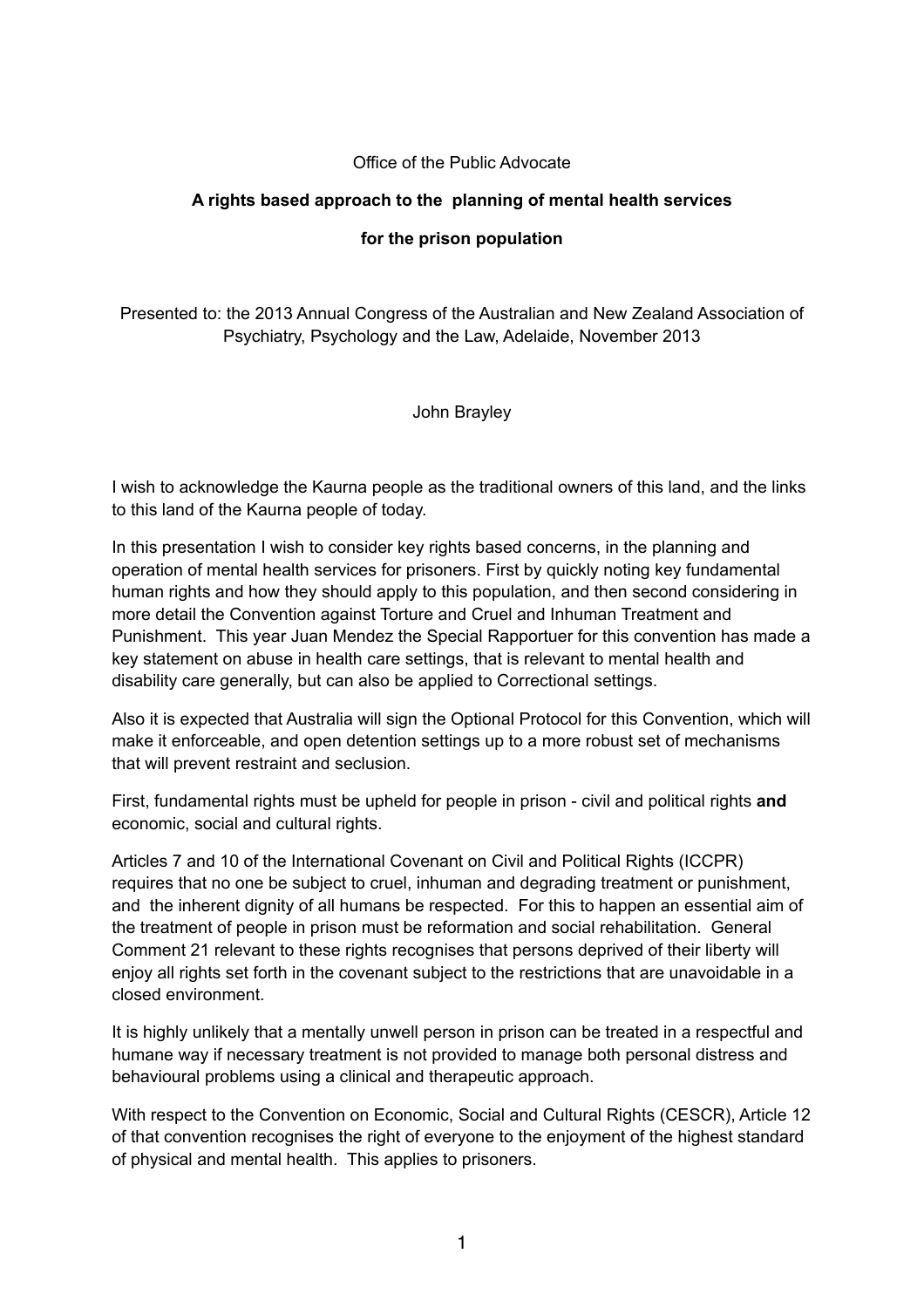#### Equivalence of service provision

Australia's national statement of Principles for Forensic Mental Health has a key principle of service equivalence to the non-offender. Using this principle an offender should expect to receive the same services as a member of the community.

Using this as a benchmark it is then possible to apply the same population based planning approaches that are used in the general population to the prison population to define the necessary mix of services and their volume.

This can apply to each level of service provision: primary, secondary and tertiary. I will just run through some examples. Compared to the services we have now, these descriptions of what services should be available might sound idealistic, but they shouldn't be seen this way. What is being promoted is equivalence to what is available in the community which in itself has gaps.

So with respect to primary health care, Mental health promotion, prevention and early intervention services should be provided; provided by prison authorities, and prison health. All prison officers need mental health first aid at the very least, or some other training.

With respect to specialist services, people who use specialist community mental health services when out of prison, should get those services in prison – such as seeing a mental health case worker and a treating psychiatrist. Just to make the point, if a heart patient needs to see a cardiologist regularly in the community and then is imprisoned, that heart patient will get to see a specialist while they are a prisoner. Mental health is no different even if appointments with mental health staff may need to be more regular.

For all this to happen prison in reach has to be more than just clinics by psychiatrists and psychologists, but inreach by a mental health team, so that all clinical mental health disciplines can contribute.

If access is required to specialist inpatient forensic psychiatric care then beds should be available in the same way that general community psychiatric beds are available to a community member with a similar presentation.

Equivalence also means having equivalence in programs to eliminate seclusion and restraint that might otherwise be used to manage behaviours associated with a person's mental illness . A person in prison with a mental illness should be no more likely to be secluded or restrained because of behaviours associated with their mental illness, than they would be if admitted to a best practice community hospital. This requires having alternative strategies for managing risk, and rigorously analysing every episode of restraint. Maximum periods of review need to be set for both restraint, and seclusion in solitary confinement cells.

This can all be quantified. Somewhere in Canberra a National Mental Health Service Planning Framework has been developed – a framework that has been recently launched but not been released. I am expecting it will give targets of numbers of workers in the community and numbers of beds, which will show the gaps that we have for the general population. A similar planning framework can be used to set targets for service levels for prison populations..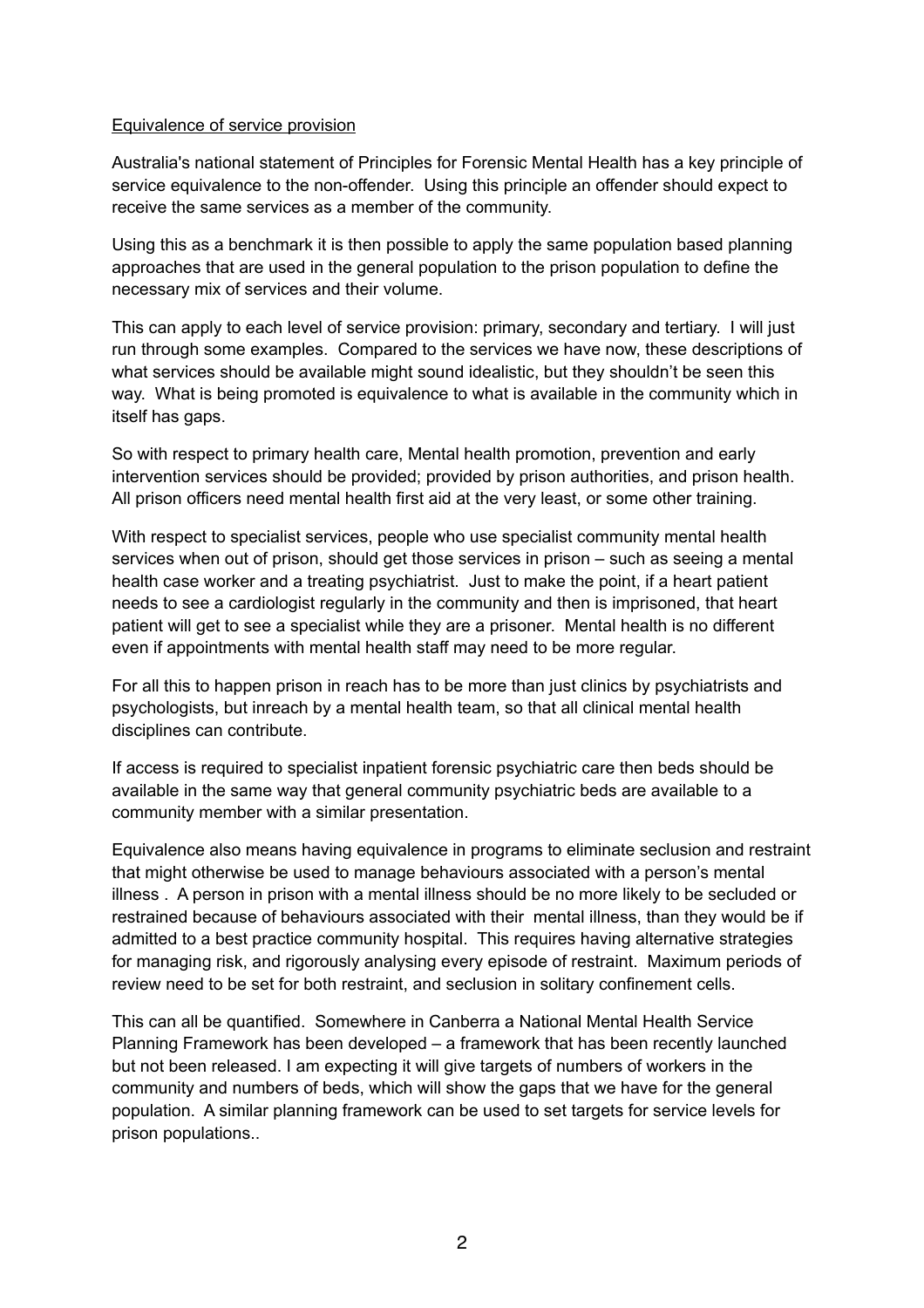So in South Australia for example, the Government is estimating that we will have 2,270 prisoners this year in total. Butler's (2005) NSW study reported that 43% of prisoners have a diagnosis of psychosis, anxiety disorders or mood disorders – 61% of women prisoners and 39% for men. So on the back of the envelope we could plan to provide prevention services to all 2,270 people in prison and then deliver mental health care to 80 women in prison who will have a mental illness, and 835 men who have an illness

Even allowing for the mental health work already done by Corrections staff and prison health services, a standard size mental health team is likely to be needed to provide this in reach, and support front line corrections and primary care staff.

In South Australia we have considerable gaps in service provision. The SA Government in 2007 noted that our forensic inpatient facility, James Nash House, is now outdated and the facilities are not in line with modern treatment principles. There is limited access for prisoners to beds in James Nash House beds. Only 1-3 beds are available at any time. More mental health inreach is needed into prisons.

In March 2011 using Commonwealth funds, the SA Government has announced the development of 10 step down beds for forensic patients and in July 2012 it announced the funding of an extra 10 acute beds, increasing the number from 40 to 50. Both initiatives are positive and welcomed, but the need for acute beds for both forensic patients and prisoners is so great, we estimated some years ago that at least 60 beds would be needed.

We have considered other National Forensic Mental Health Principles in our 2012 Annual Report. We did not consider that the SA system provides equivalence with the nonoffender. We doubt that any system in Australia would. The remaining principles are either not met or partially met. For example the principle related to the provision of safe and secure treatment is not met. We based this on the observation that prisoners who should be transferred to a forensic bed can instead be kept in prison in a non-mental health setting because of the lack of such beds. Furthermore solitary confinement in prison can be used as an intensive care psychiatry ward.

It is probably not necessary for me to say this, but this is not a criticism of individuals. This is a system issue. We have skilled, dedicated practitioners, doing good work in the face of significant service capacity limitations in all the areas of forensic practice.

# Convention Against Torture and other Cruel Inhuman and Degrading Treatment and Punishment

Juan Mendez, in his Special Rapporteur's March report, discussed torture, and other cruel, inhuman and degrading treatment in health care (Mendez, 2013). When I read his report it shocked me, because it said that torture occurs in hospitals. Previously I would have described the application of physical restraint that could have been otherwise avoided as abuse; particularly when it is repeated and prolonged. Is it torture?

Mendez considers the definition of torture from the convention:

t*orture means any act by which severe pain or suffering, whether physical or mental, is intentionally inflicted on a person for such purposes as obtaining from him or a third person*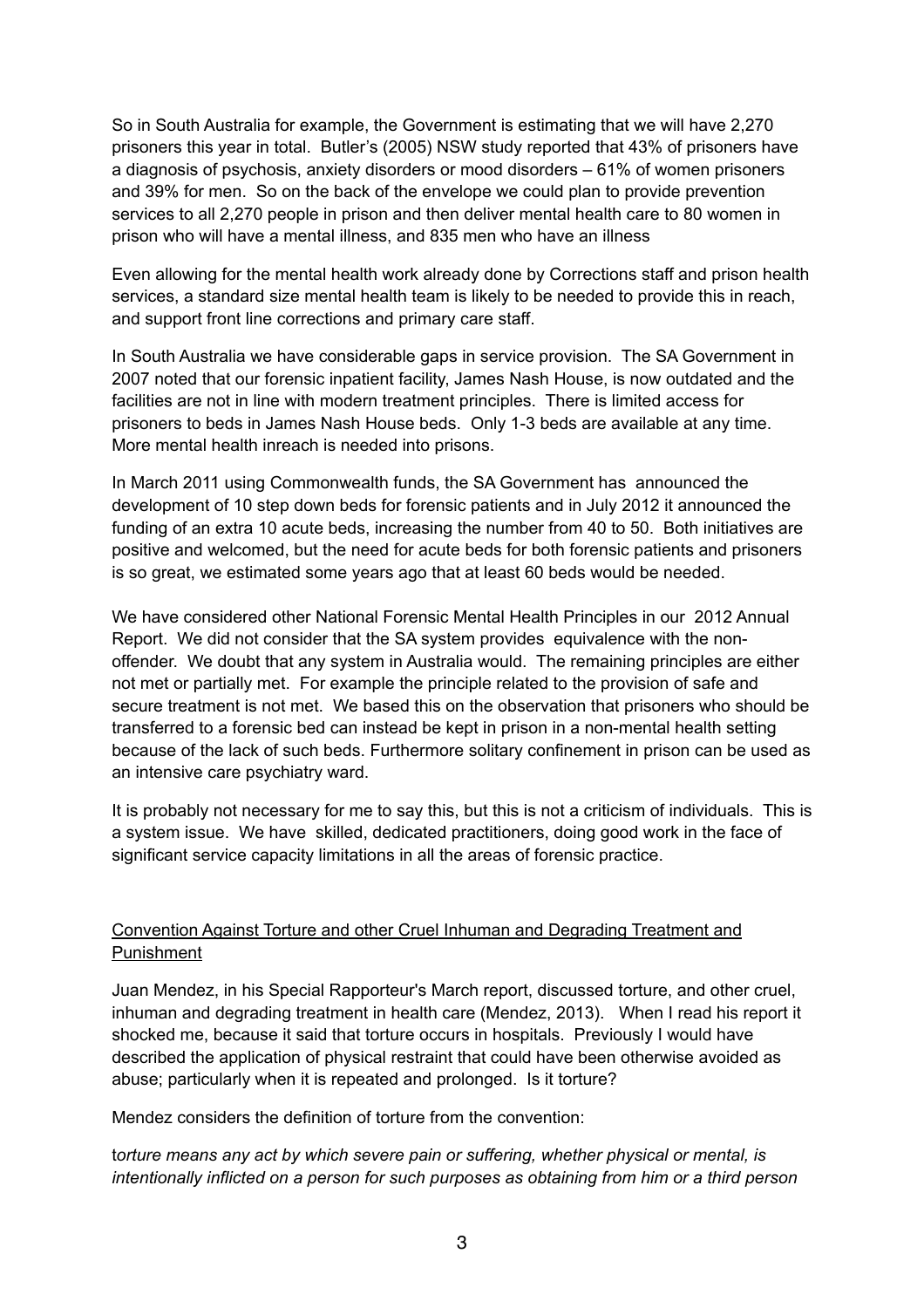*information or a confession, punishing him for an act he or a third person has committed or is suspected of having committed, or intimidating or coercing him or a third person, or for any reason based on discrimination of any kind, when such pain or suffering is inflicted by or at the instigation of or with the consent or acquiescence of a public official or other person acting in an official capacity.*

Significant elements of the definition are: Torture can inflict pain, but it can also include the infliction of mental suffering. Physical or mechanical restraint might cause both pain and suffering, but mental suffering is more common. We know that people who have been restrained can experience significant psychological trauma. The definition of torture is not confined to the infliction physical pain.

Torture is not just about interrogation. It is not only the Guantanamo Bay scenario that we might commonly think of. It includes the infliction of punishment

The European Court of Human Rights has concluded that torture can occur when there is either an explicit or implicit aim of inflicting punishment.

Clinical Restraint, we know, is not about punishment. If a patient is restrained and you ask staff why, the reason will be to keep the patient safe, to keep other people safe, to deliver treatment.

Yet if you were to be a fly on the wall, if you did not hear the stated reasons, and were to just look down at a situation unfolding what might you think? If you were to watch a young person with a mental illness and a brain injury be restrained, then set free, become agitated, and be restrained again. A situation that is avoidable, if a bed on a unit is available. If you did not hear the stated reasons, but only saw the events, what would be the reason for the restraint? Could this be punishment? Problem behaviour; shackled; Problem behaviour again; shackled.

Once again this is not a criticism of dedicated staff, staff who are also at risk. Noone is wanting to call hard working dedicated staff torturers.

The significance is that any action defined as torture is prohibited.

From the convention

*each State party should prohibit, prevent and redress torture and ill-treatment in all contexts of custody or control, for example, in prisons, hospitals, schools, institutions that engage in the care of children, the aged, the mentally ill or disabled, in military service, and other institutions as well as contexts where the failure of the State to intervene encourages and enhances the danger of privately inflicted harm.*

If it is torture it cannot happen – it is banned, it is prohibited. It has to stop. If we think of it as inhuman or degrading we can debate whether it is or not, and what our actions should be Torture though has an absolute prohibition.

I am not promoting Mendez's comments from a moral high ground. Our Office is both part of the the solution, but also responsible for our part of the problem. We act as an advocate for mental health patients and prisoners with a mental illness or disability who are restrained. But, as guardian of last resort we also seek guardianship orders to authorise the restraint of people with a disability. For example people who have no disability accommodation to go to,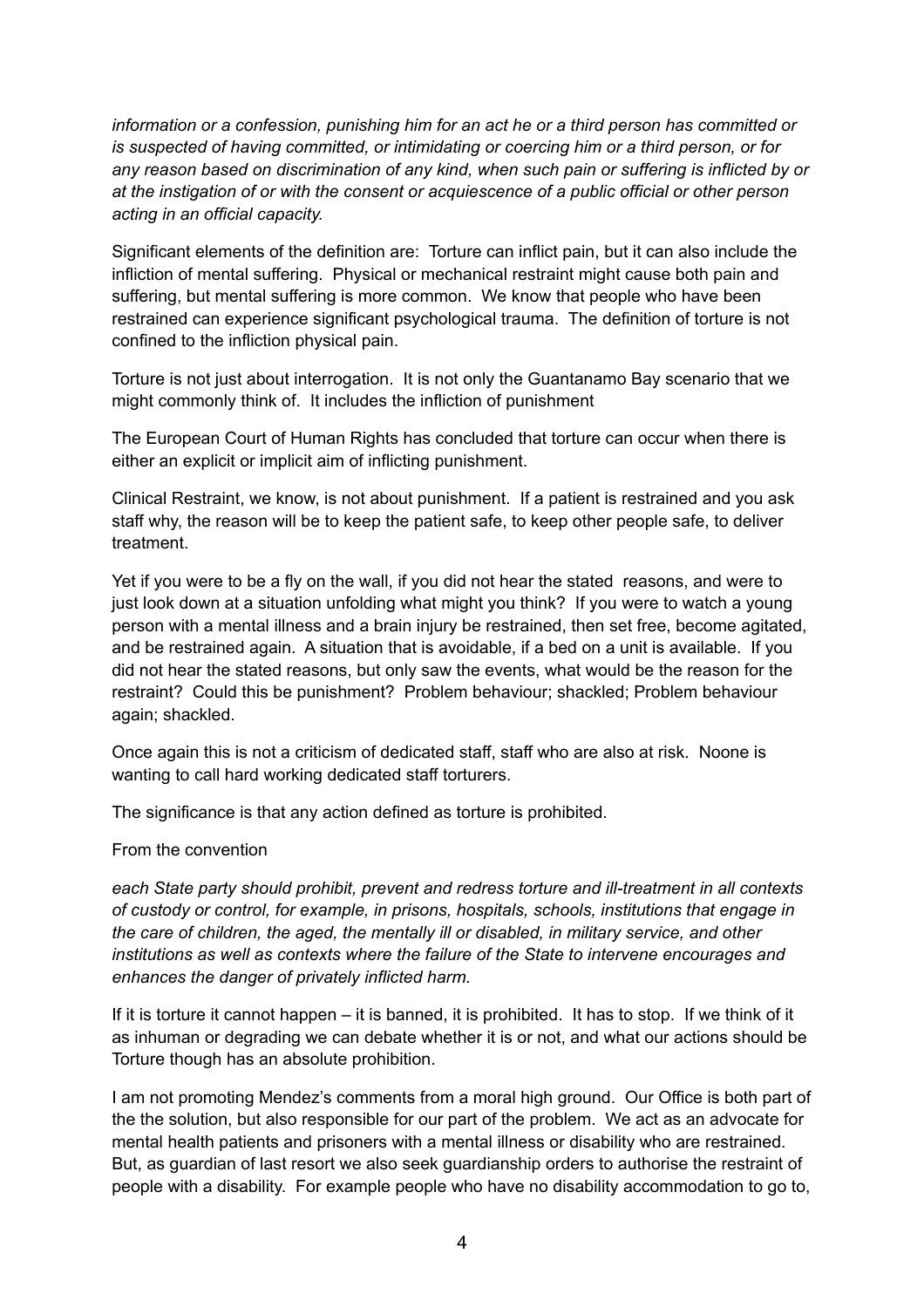may be held in a general hospital waiting, and be subject to to multiple restraints. We all share responsibility for this problem, and need to address it.

#### Solitary confinement

This is a related topic . Solitary confinement can inflict mental suffering, and be used for punishment.

It is worth reviewing the evidence. Reports of the psychological harm of solitary confinement goes back one hundred years. German clinicians wrote up thousands of descriptions of psychosis associated with solitary confinement, and now more recent literature has demonstrating serious psychopathological consequences.

Grassian and Freedman, in 1986, synthesized the literature on solitary confinement, describing a distinct syndrome of features related to sensory deprivation. This is a list from their paper.



Ganser syndrome, hysterical disorder, has been linked by some authors almost exclusively to solitary confinement.

People with poor adjustment,lack of insight and insecurity in relationships were more at risk.

To me when thinking of our advocacy and guardianship clients who have been placed in solitary this rings true. The dissociation, the partial amnesia, the anxiety that can develop if a return to solitary is required, and also the rapid improvement when people are transferred out of this setting can be seen.

Nevertheless there is still some debate about whether or not solitary confinement causes harm, and I wish to cite two studies, one from 1998 and one from this year.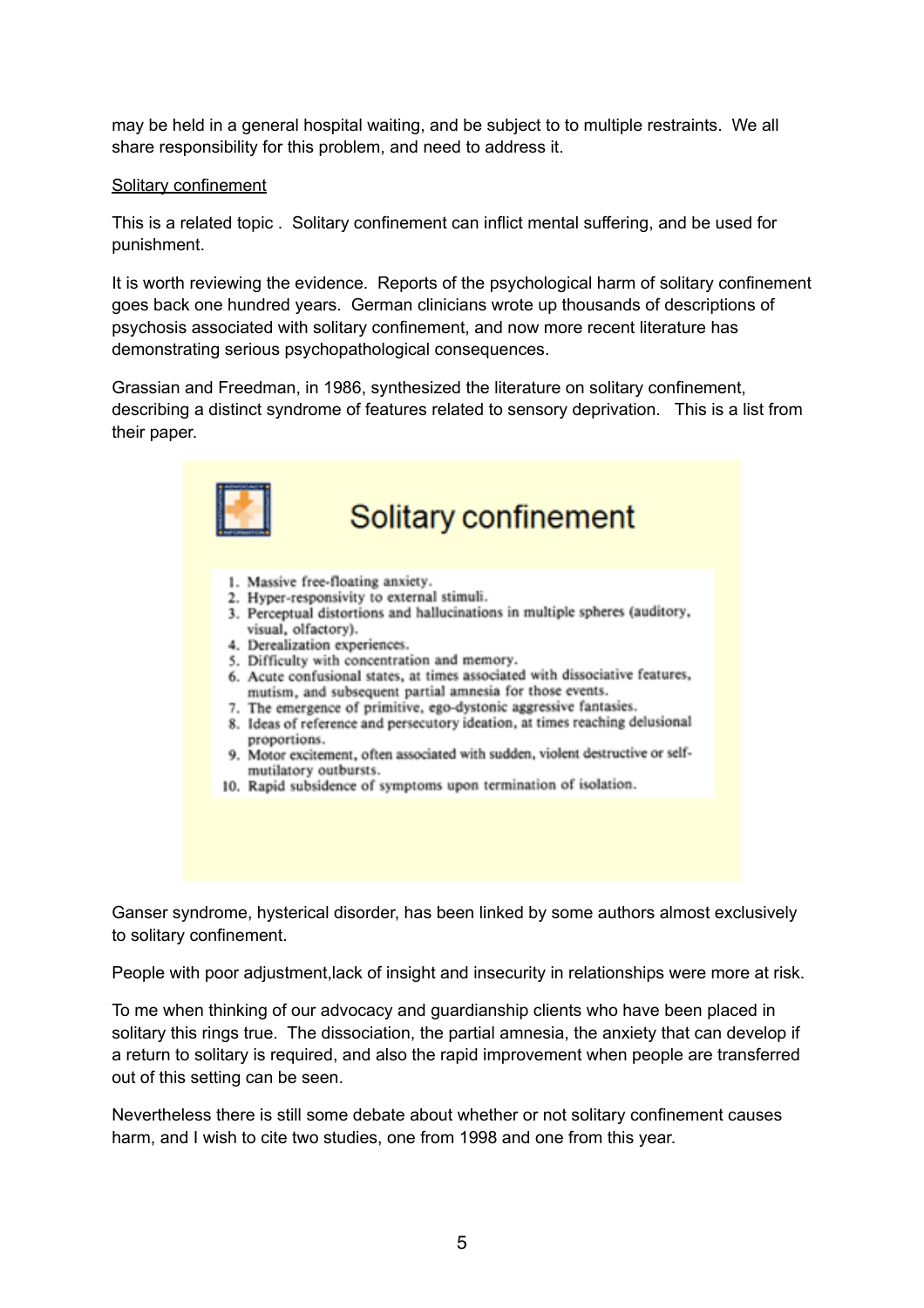One Danish study (Sestoft et al, 1998) compared the risk of prisoners admitted to a prison hospital from either solitary confinement or non-solitary confinement. These were remand prisoners placed in solitary confinement due to a risk of collusion. (In comparison we meet remand prisoners in solitary, but for our clients this is because of behavioural problems related to a mental illness, brain injury or personality disorder, that would be addressed without solitary confinement in a clinical setting.)

From this detailed examination solitary confinement prisoners were more likely to be admitted to the prison hospital for a psychiatric cause than non-solitary confinement prisoners, and this was due to depression, adjustment disorder and mixed somatic/ psychiatric causes, not psychosis.



The relative risk of admission can be seen in this slide of a graph from this paper. The risk of being admitted to the prison hospital at the start of imprisonment is the same for people in solitary confinement and not in solitary confinement, However with time in solitary the relative risk of being admitted for a psychiatric reasons increased remarkably - about 20 times as high for a person remanded in non-solitary confinement for the same period of time.

The evidence however is not all consistent. This year a study from Colorado was published comparing male prisoners in 23 hour a day administrative segregation, with those in the general prison population, and those placed in a special needs prison for prisoners with a mental illness (O'Keefe et al, 2013).

Longitudinally over a year prisoners were assessed using the the Brief Symptom Inventory, a 53 item self report measure. Prisoners were paid \$10 per assessment for each of the 6 assessments.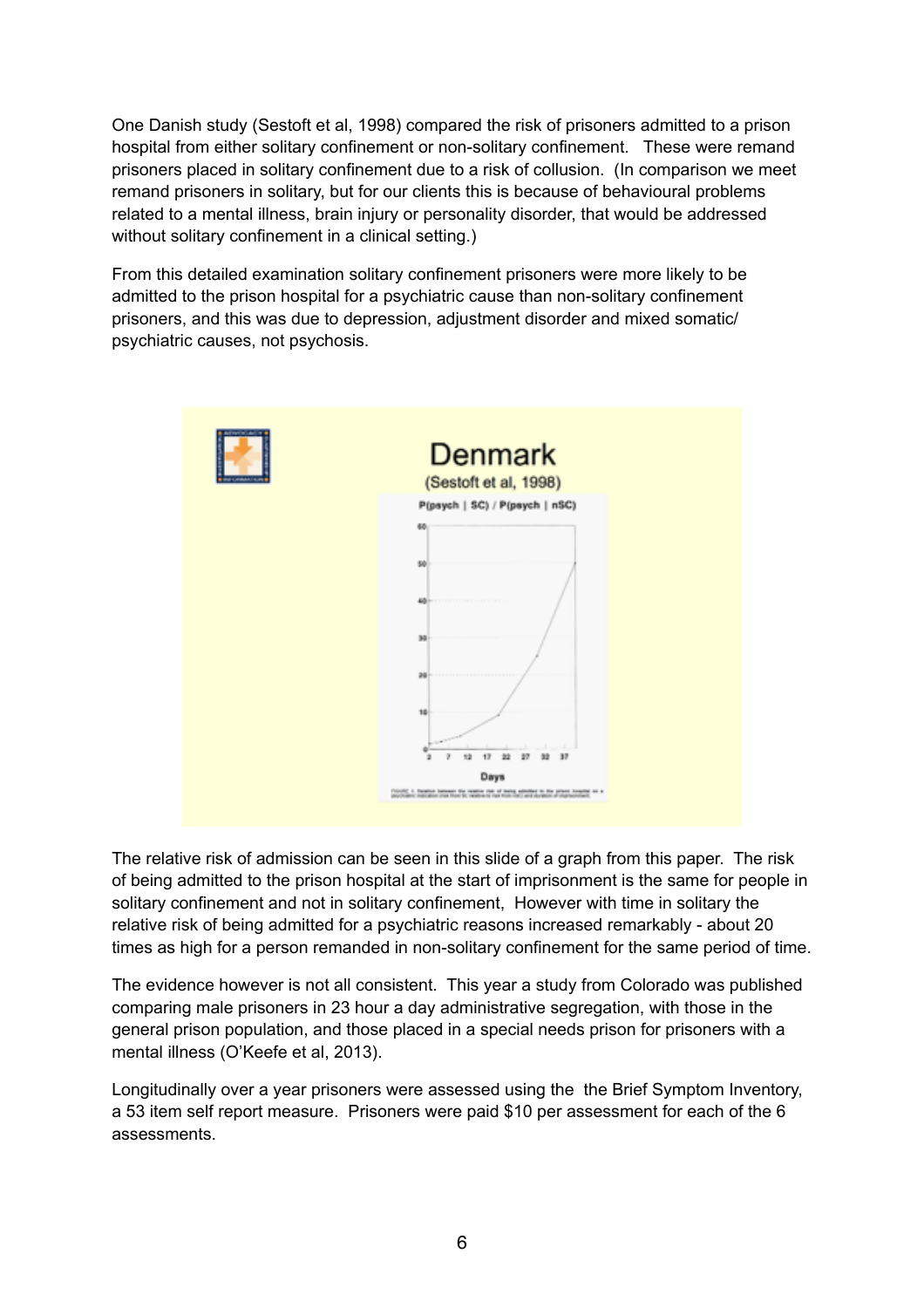There was no evidence of decline. In fact there was an initial improvement in all the prison groups that was maintained. The limitations of this study included its limitation to literate male offenders, who were behaviourally disruptive inmates, who may have had a past experience of segregation and segregation varies from state to state. The authors said they were surprised that psychological effects did not appear in their data from their experience of seeing individuals in psychological crisis in segregation.

It is reasonable to expect that prisoners with a mental illness will be particularly vulnerable to the effects of solitary confinement. The former Special Rapporteur on Torture, Manfred Nowak in 2008 recommended that solitary confinement should be absolutely prohibited for mentally ill prisoners.

Juan Mendez has called for prolonged solitary confinement to be subject to an absolute prohibition, and that there be an explicit prohibition on the use of solitary confinement of persons with psychosocial disabilities (Mendez, 2013b).

It is not our Office's role to comment on the more general use of solitary confinement in Corrections, however the UN recommendation of absolute prohibition of solitary for the use of mentally ill prisoners cannot be ignored.



*Notes on this version: Some sections of this presentation were originally prepared in note form, and was presented from these notes. Text for these sections was written subsequently.*